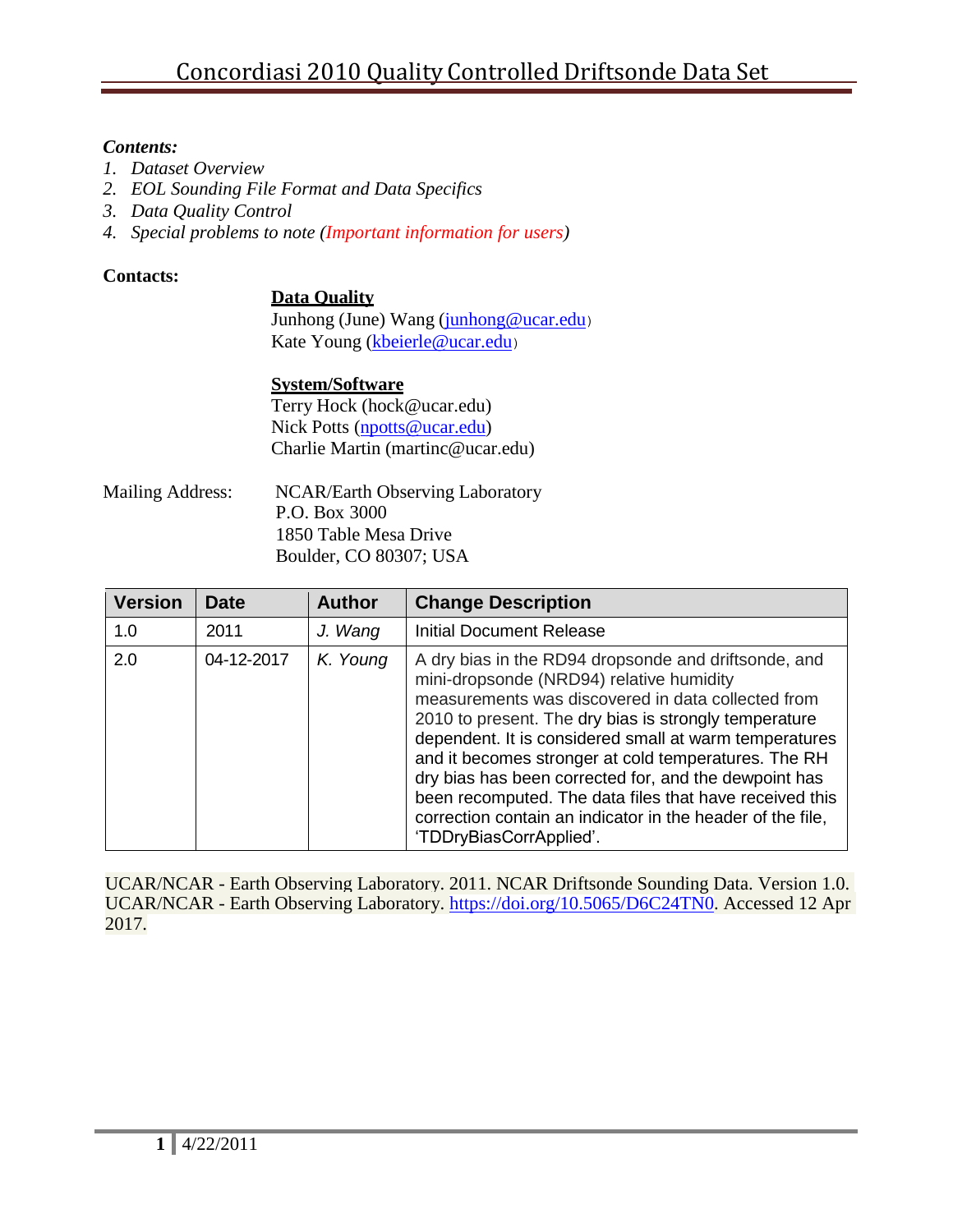# Concordiasi 2010 Quality Controlled Driftsonde Data Set

For more information on the NCAR Driftsonde System please visit the following site: <http://www.eol.ucar.edu/instrumentation/sounding/driftsonde>

*Disclaimer: The driftsonde data for this project were quality controlled and are maintained by the Earth Observing Laboratory at the National Center for Atmospheric Research (NCAR). NCAR is sponsored by the National Science Foundation (NSF). In the event that information or plots from this document are used for publication or presentation purposes, please provide appropriate acknowledgement to NSF and NCAR/EOL and make reference to Wang et al. (2011, J. Wang, K. Young, T. Hock, N. Potts and C. Martin, 2011: Concordiasi 2010 quality controlled driftsonde data set. Available at* <http://www.eol.ucar.edu/projects/concordiasi/>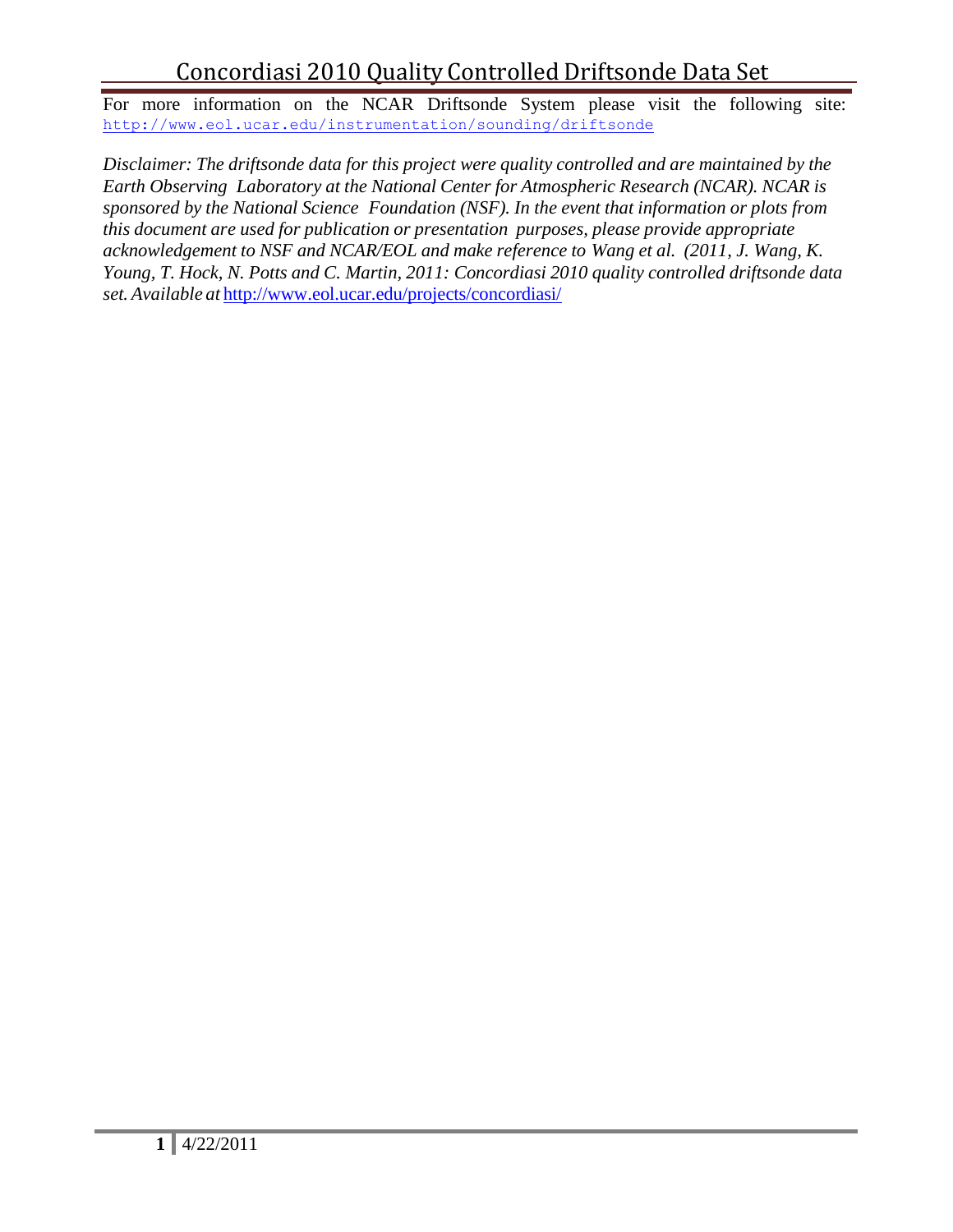## **1. Dataset Overview**

Concordiasi is a joint French-United States initiative that began during the International Polar Year (IPY). The Concordiasi field experiment in 2010 took place over Antarctic from September to December 2010. The scientific objective of Concordiasi is to combine innovative measurements and modeling components for better analysis and prediction of weather over Antarctica. Concordiasi was the third deployment of the NCAR/EOL driftsonde system, which was developed in an effort to produce a low-cost measurement system capable of capturing vertical profiles of insitu measurements in forecast sensitive regions, and filling critical gaps in data coverage over remote locations.

The development and deployment of the driftsonde system was a collaborative effort between the Earth Observing Laboratory (EOL/NCAR) and the Centre National d'Etudes Spatiales (CNES). The driftsonde system consists of a stratospheric super-pressure balloon attached to a gondola that houses up to 56 Miniature In-situ Sounding Technology (MIST) dropsondes. The Super Pressure balloon used for Concordiasi floats along with the wind currents in the lower stratosphere or upper troposphere typically at 18 kilometers, and can remain airborne for between 50-120 days. The MIST sondes are released upon command via the ground operations center. During Concordiasi, total 648 MIST soundings were collected during 13 research flights launched from the McMurdo station between September 23 and December 8, 2010; 639 of them are contained in the final quality controlled data set (Figure 1) since nine of them contain either no sonde data or only  $\sim$ 10-20 hPa data at the top. The driftsonde systems deployed during Concordiasi remained operational from 43 to 94 days. They archived unprecedented spatial and temporal coverage of Antarctica, with high quality atmospheric profiles.



Figure 1 (Left panel) Flight tracks of the 13 Driftsonde flights around the polar vortex and (right Panel) map of the 648 MIST sonde launch locations (red balloon) and operational radiosonde stations (green balloon).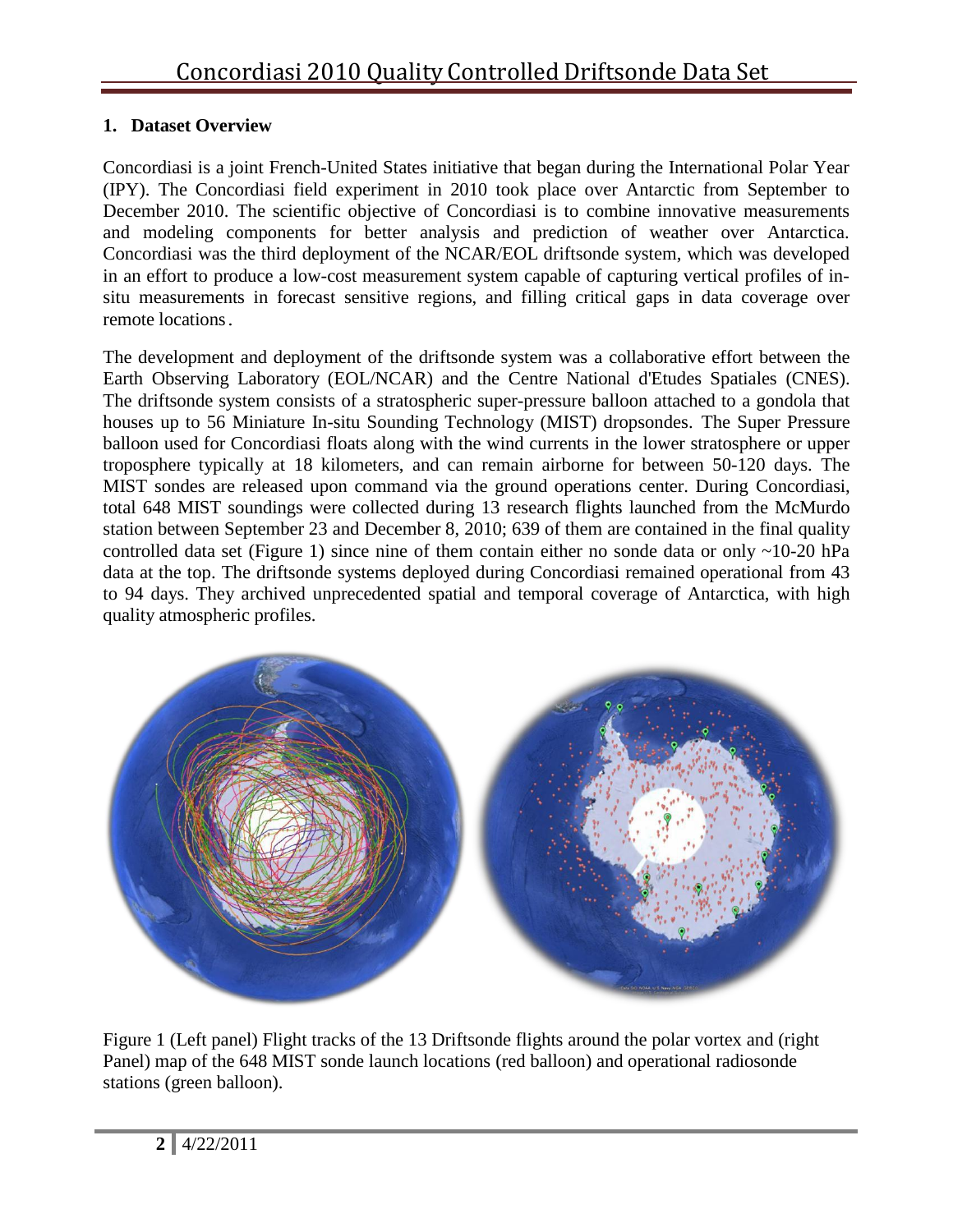## **2. EOL Sounding File Format and Data Specifics**

The EOL format is an ASCII text format that includes a header, with detailed project and sounding information, and typically seventeen columns of high resolution data (Table 1). The "QC.eol" files are quarter-second resolution data files with appropriate corrections and quality control measures applied. Note that the thermodynamic data (pressure, temperature and humidity, PTU) are only available at half-second resolution and wind data is available at ¼ second resolution. The naming convention for these files is "D", followed by "yyyymmdd\_hhmmss.MSDxx\_zzzzzzzz.1QC.eol" where yyyy = year, mm = month, hh = hour of the day GMT, mm = minute of the hour, ss = second of the hour (which refer to the launch time of the sonde),  $MSDxx = driftsonde flight number$ , zzzzzzzz is the MIST sonde ID, and "QC.eol" refers to the EOL file format type.

The header records contain information including data type, project name, site location, actual release time, and other specialized information. The first seven header lines contain information identifying the sounding. The release location is given as: lon (deg min), lon (dec. deg), lat (deg min), lat (dec. deg), altitude (meters). Longitude in deg min is in the format: ddd mm.mm'W where ddd is the number of degrees from True North (with leading zeros if necessary), mm.mm is the decimal number of minutes, and W represents W or E for west or east longitude, respectively. Latitude has the same format as longitude, except there are only two digits for degrees and N or S for north/south latitude. The following three header lines contain information about the data system and auxiliary information and comments about the sounding. The last 3 header lines contain header information for the data columns. Line 12 holds the field names, line 13 the field units, and line 14 contains dashes (--- characters) signifying the end of the header. Data fields are listed below in Table 2.

The files contain data collected at quarter-second intervals. The variables pressure, temperature, and relative humidity are calibrated values from measurements made by the MIST sonde. The dew point is calculated from the relative humidity and temperature. The geopotential altitude value is calculated from the hydrostatic equation from the surface upward by using surface elevations extracted from the Global Land One-km Base Elevation Project (GLOBE) database (GLOBE Task Team and others, 1999<sup>1</sup>) (see details in Section 3d). For the six soundings that failed to transmit data to the surface, we integrate from the flight level down. The descent rate of the MIST sonde is computed using the time-differentiated hydrostatic equation. The position (lat, lon) and wind data come directly from the GPS sensor.

 $^1$  GLOBE Task Team and others (Hastings, David A., Paula K. Dunbar, Gerald M. Elphingstone, Mark Bootz, Hiroshi *Murakami, Hiroshi Maruyama, Hiroshi Masaharu, Peter Holland, John Payne, Nevin A. Bryant, Thomas L. Logan, J.- P. Muller, Gunter Schreier, and John S. MacDonald), eds., 1999. The Global Land One-kilometer Base Elevation (GLOBE) Digital Elevation Model, Version 1.0. National Oceanic and Atmospheric Administration, National Geophysical Data Center, 325 Broadway, Boulder, Colorado 80305-3328, U.S.A. Digital data base on the World Wide Web (URL: [http://www.ngdc.noaa.gov/mgg/topo/globe.html\)](http://www.ngdc.noaa.gov/mgg/topo/globe.html)) and CD-ROMs.*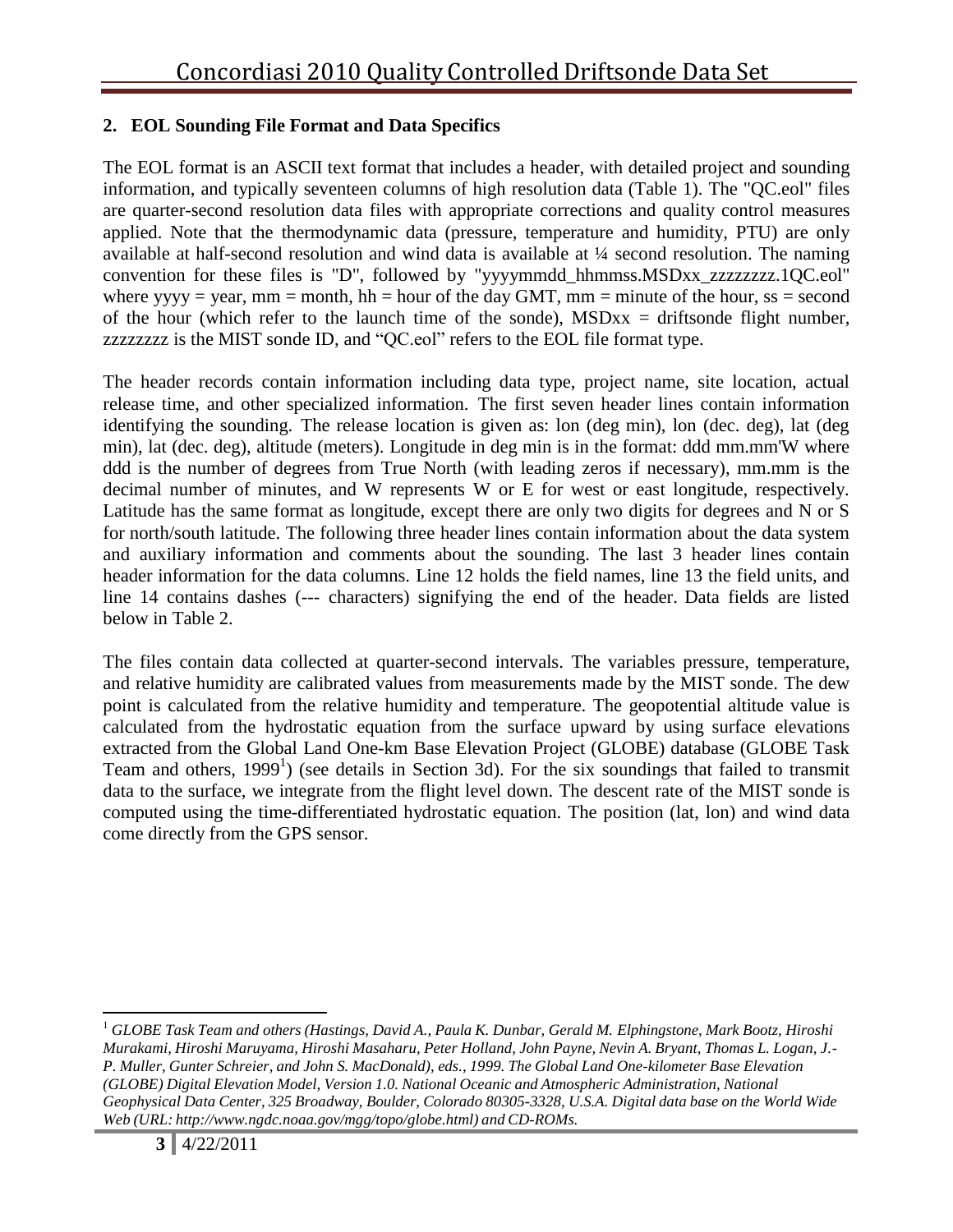#### Table 1 Example of EOL format used for both dropsonde and radiosonde sounding files.

| Data Type/Direction:<br>File Format/Version:<br>Project Name/Platform:<br>Launch Site: |                                                                                                                     |              |       |                                                          | DRIFTSONDE SOUNDING DATA, Channel 1/Descending<br>EOL Sounding Format/1.0<br>CONCORDIASI, MSD01/DRIFTSONDE, drift19 |    |       |                                                                                                   |                                                                                                                                                                                                                                                                                          |     |     |                                                                |                                                                                 |                                                                                                |                                    |
|----------------------------------------------------------------------------------------|---------------------------------------------------------------------------------------------------------------------|--------------|-------|----------------------------------------------------------|---------------------------------------------------------------------------------------------------------------------|----|-------|---------------------------------------------------------------------------------------------------|------------------------------------------------------------------------------------------------------------------------------------------------------------------------------------------------------------------------------------------------------------------------------------------|-----|-----|----------------------------------------------------------------|---------------------------------------------------------------------------------|------------------------------------------------------------------------------------------------|------------------------------------|
| Launch Location (lon, lat, alt):                                                       |                                                                                                                     |              |       | 169 10.66 E 169.177713, 78 37.90 S - 78.631735, 16971.12 |                                                                                                                     |    |       |                                                                                                   |                                                                                                                                                                                                                                                                                          |     |     |                                                                |                                                                                 |                                                                                                |                                    |
| UTC Launch Time $(y,m,d,h,m,s)$ :                                                      |                                                                                                                     |              |       | 2010, 09, 23, 02:19:02                                   |                                                                                                                     |    |       |                                                                                                   |                                                                                                                                                                                                                                                                                          |     |     |                                                                |                                                                                 |                                                                                                |                                    |
| Sonde Id/Sonde Type:                                                                   |                                                                                                                     |              |       | 091232461/Mistsonde                                      |                                                                                                                     |    |       |                                                                                                   |                                                                                                                                                                                                                                                                                          |     |     |                                                                |                                                                                 |                                                                                                |                                    |
| Reference Launch Data Source/Time:                                                     |                                                                                                                     |              |       | Gondola/None/                                            |                                                                                                                     |    |       |                                                                                                   |                                                                                                                                                                                                                                                                                          |     |     |                                                                |                                                                                 |                                                                                                |                                    |
| SystemOperator/Comments:                                                               |                                                                                                                     |              |       | Remote                                                   |                                                                                                                     |    |       |                                                                                                   |                                                                                                                                                                                                                                                                                          |     |     |                                                                |                                                                                 |                                                                                                |                                    |
|                                                                                        | Launch/None/                                                                                                        |              |       |                                                          |                                                                                                                     |    |       |                                                                                                   |                                                                                                                                                                                                                                                                                          |     |     |                                                                |                                                                                 |                                                                                                |                                    |
|                                                                                        | Aspen Q/C standalone test; Created on 08 Apr 2011 19:46 UTC; Configuration Concordiasi<br>Post Processing Comments: |              |       |                                                          |                                                                                                                     |    |       |                                                                                                   |                                                                                                                                                                                                                                                                                          |     |     |                                                                |                                                                                 |                                                                                                |                                    |
| Time                                                                                   | $--$ UTC                                                                                                            |              | Press | Temp                                                     | Dewpt                                                                                                               | RH | Uwind | Vwind                                                                                             | Wspd                                                                                                                                                                                                                                                                                     | Dir | dZ  | GeoPoAlt                                                       | T.on                                                                            | T.at.                                                                                          | GPSAlt                             |
| sec                                                                                    | hh mm                                                                                                               | SS           | mb    | C                                                        | C                                                                                                                   | ÷  | m/s   | m/s                                                                                               | m/s                                                                                                                                                                                                                                                                                      | deg | m/s | m                                                              | dea                                                                             | dea                                                                                            | m                                  |
| $-1.0$<br>0.0<br>0.2<br>0.5<br>0.8                                                     | 2 1 9<br>2, 19<br>2 1 9<br>2 1 9<br>2 1 9                                                                           | 1.00<br>2.00 |       |                                                          | $65.80 - 80.27 - 999.00 - 999.00$                                                                                   |    | 7.97  | $-9.85$<br>$2.75 -999.00 -999.00 -999.00 -999.00 -999.00 -999.00 -999.00 -999.00 -999.00 -999.00$ | 12.67<br>$-999.00 - 999.00 - 999.00 - 999.00 - 999.00 - 999.00 - 999.00 - 999.00 - 999.00 - 999.00$<br>$2.25 -999.00 -999.00 -999.00 -999.00 -999.00 -999.00 -999.00 -999.00 -999.00 -999.00$<br>$2.50 - 999.00 - 999.00 - 999.00 - 999.00 - 999.00 - 999.00 - 999.00 - 999.00 - 999.00$ |     |     | 321.01 -999.00 17039.62<br>$-999.00$<br>$-999.00$<br>$-999.00$ | 169 177713<br>169 174146<br>-999.000000<br>169.174313<br>$-999.00 - 999.000000$ | $-78.631735$ 16971.12<br>$-78.630858$<br>-999.000000<br>$-78.630903$ 17318.66<br>$-999.000000$ | 17332 01<br>$-999.00$<br>$-999.00$ |

#### Table 2 Lists data fields provided in the EOL format ascii soundings.

| Field          | Parameter                | Units          | Measured/Calculated |
|----------------|--------------------------|----------------|---------------------|
| No.            |                          |                |                     |
|                |                          |                |                     |
| 1              | Time                     | Seconds        |                     |
| 2              | <b>UTC</b> Hour          | Hours          |                     |
| 3              | <b>UTC</b> Minute        | <b>Minutes</b> |                     |
| $\overline{4}$ | <b>UTC</b> Second        | Seconds        |                     |
| 5              | Pressure                 | millibars      | Measured            |
| 6              | Dry-bulb Temp            | Degrees C      | Measured            |
| $\overline{7}$ | Dewpoint Temp            | Degrees C      | Calculated          |
| 8              | <b>Relative Humidity</b> | Percent        | Measured            |
| 9              | <b>U</b> Wind Component  | Meters/Second  | Calculated          |
| 10             | V Wind Component         | Meters/Second  | Calculated          |
| 11             | Wind Speed               | Meters/Second  | Measured            |
| 12             | <b>Wind Direction</b>    | Degrees        | Measured            |
| 13             | <b>Descent Rate</b>      | Meters/Second  | Calculated          |
| 14             | Geopotential Altitude    | Meters         | Calculated          |
| 15             | Longitude                | Degrees        | Measured            |
| 16             | Latitude                 | Degrees        | Measured            |
|                | 17 GPS Altitude          | <b>Meters</b>  | Measured            |

#### **3. Data Quality Control**

a) Profiles of the raw pressure, temperature, RH, wind speed and fall rate from raw D files are first examined to determine if all of the files contain data, and to ensure that nothing looked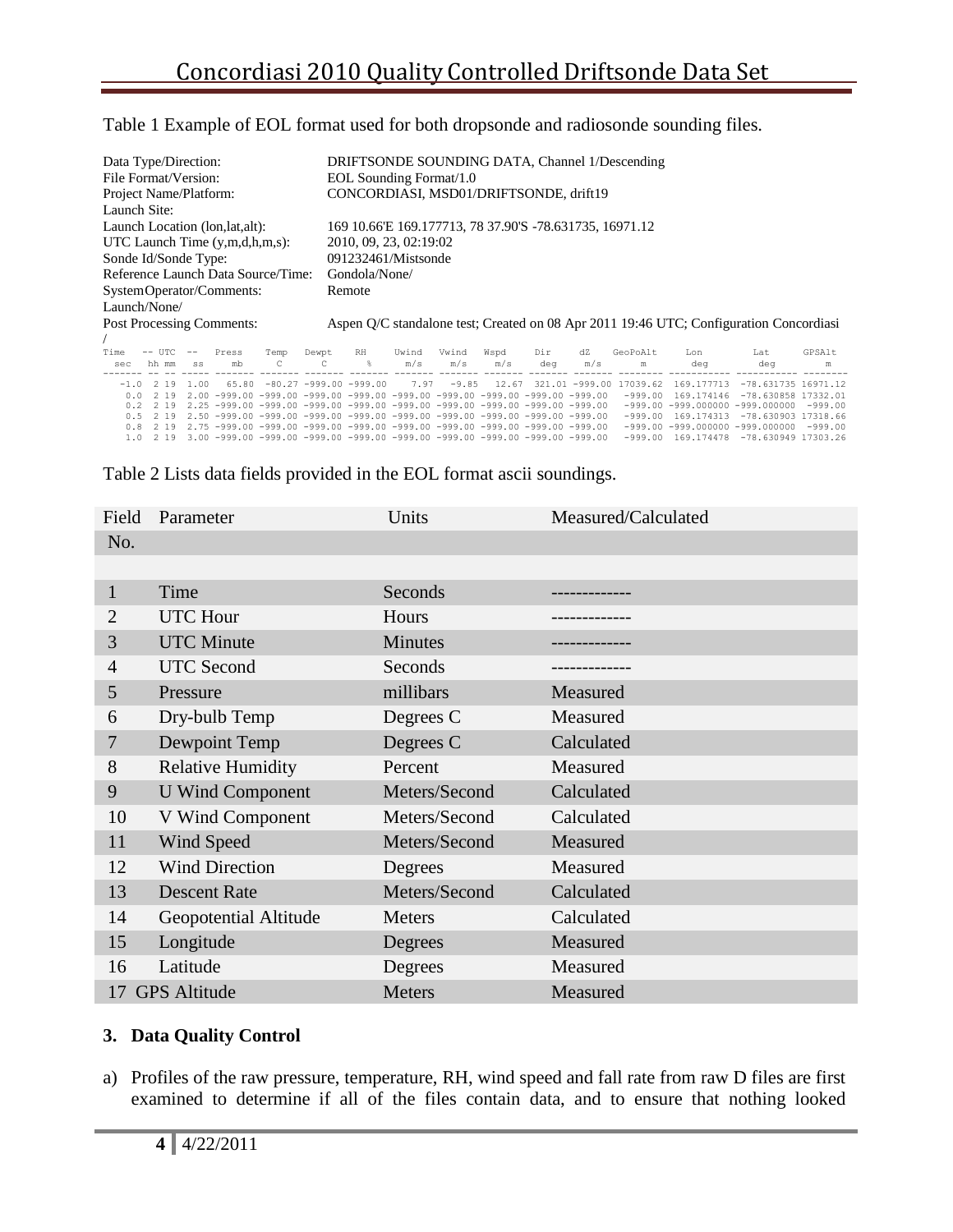suspicious. Doing this allows us to determine if a sounding was started up, but not launched, or if the data contains any features that warrant further investigation.

- b) One of the complications with the Concordiasi driftsonde data is that the sondes were found to have been dropped over land or over ice. In many cases, these sondes continued to collect data after hitting the surface, and this data must be discarded as it does not represent the atmosphere, and the surface data quality may be questionable due to damage of the sensors. We developed a scheme to remove most of the bad surface data in the raw D files by evaluating pressure and fall rate changes.
- c) The Flight Level (FL, the first data line in QC.eol file) was the first available sonde data after launch and after sensor equilibration had been reached. There were no accurate FL sensors available on the gondola.
- d) We have two methods to calculate geopotential altitude, integrating from the flight level downward or from the surface upward (which is typical for dropsondes deployed over the ocean). For those that landed on the ice/land, we had to obtain the surface elevation information from the GLOBE 1-km database. The database represents the Antarctic topography correctly based on Google earth map. We evaluated both methods of integration and concluded that the upward integration was the most appropriate. The comparison of FL geopotential altitude calculated using upward integration with that calculated from the sonde GPS height is shown in Fig. 2. Eighty-eight percent of soundings have absolute differences less than 100m, with a median difference of 40 m.
- e) The raw soundings files were run through the Atmospheric Sounding Processing ENvironment (ASPEN) software (with the option of upward geopotential height integration) which analyzes the data, performs smoothing, and removes suspect data points. There were six sondes that did not transmit the data to the surface. For these soundings, the downward integration was used to calculate geopotential altitude (see Table 3).
- f) Time series plots of temperature, RH, wind speed, and fall rate profiles, are used to examine the consistency of soundings launched during each flight, and to show the variability of soundings from different missions. These plots are also used to determine if the sounding did not transmit data to the surface, or if there was a "fast fall" caused by failure of the parachute to properly deploy.
- g) Profiles of temperature, RH, wind speed and vertical velocity from the quality controlled soundings are visually evaluated for outliers, or any other obvious issues.
- h) A dry bias in the relative humidity measurements was discovered, in the Spring of 2016, in all RD94 dropsondes from 2010 to present and all mini-dropsondes (NRD94) collected. This dry bias is strongly temperature dependent and most significant at cold temperatures. It is considered small at warm temperatures. All sounding files undergoing post-processing have been corrected for this error and contain the flag, 'TDDryBiasCorrApplied', in the last line of the header to confirm that this correction has been applied. For more information on the dry bias, please access the technical note, linked below, which contains information on the origin, magnitude and impact of the dry bias.

NCAR/EOL Technical Note: Dropsonde Dry Bias

<http://opensky.ucar.edu/islandora/object/technotes:542>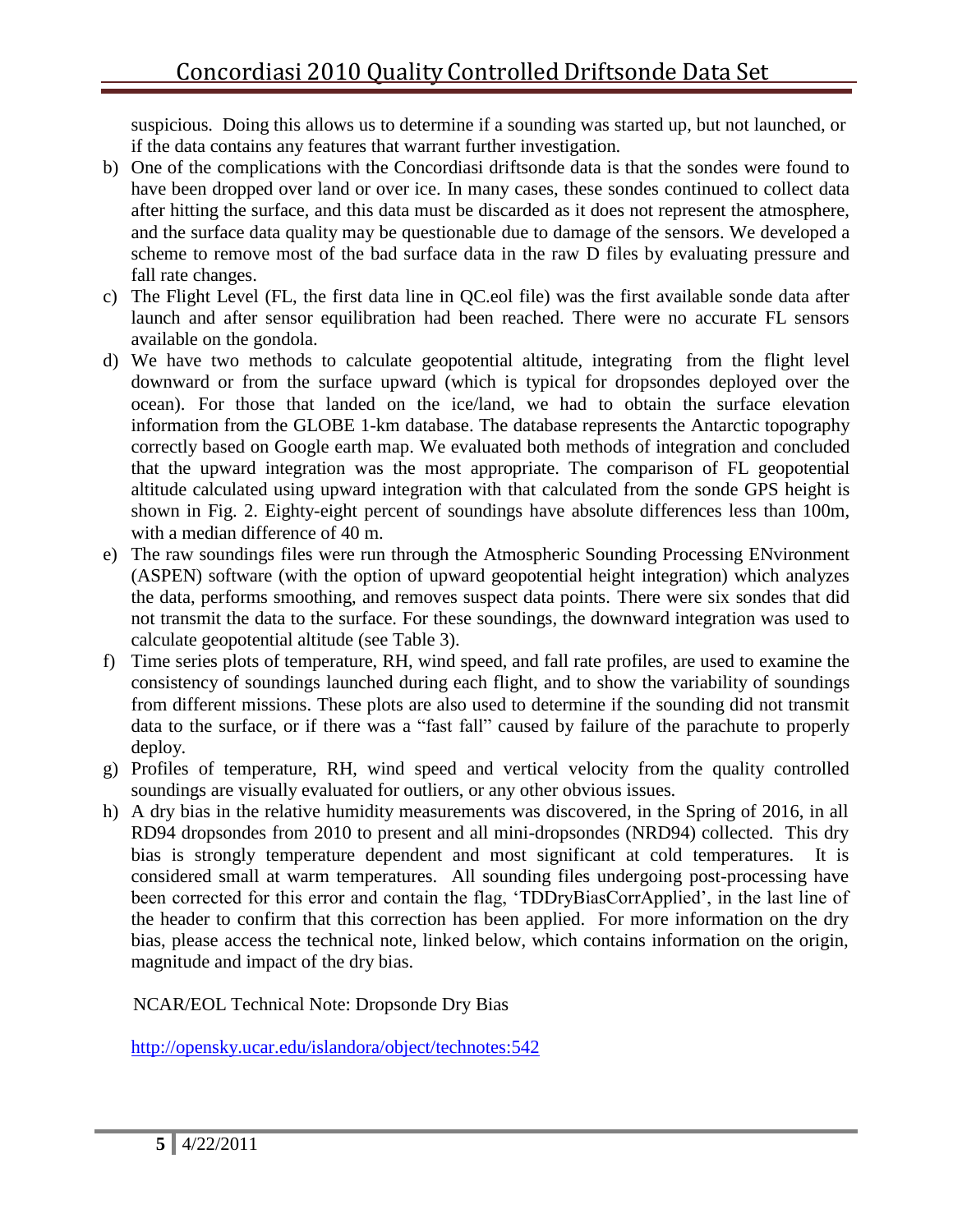# 4. **Special problems to note**

During the post-processing, we encountered a few problems. Only those that need the users' attention are summarized in Table 3. They have been corrected where possible. Data that could not be corrected and were deemed unusable were changed to missing. Files containing questionable data were kept in the final archive. We have provided details regarding these questionable soundings and, caution users about the use of these data files below. The following problems were found:

1. **Sondes with sensor cover on:** Eleven sondes were dropped with the protective temperature and relative humidity cap left on. The cap is meant to protect the sensors before flight, but when left on, it prevents the thermometer and hygrometers from accurately measuring the atmosphere. The measured temperature profiles are too smooth and too warm (especially in the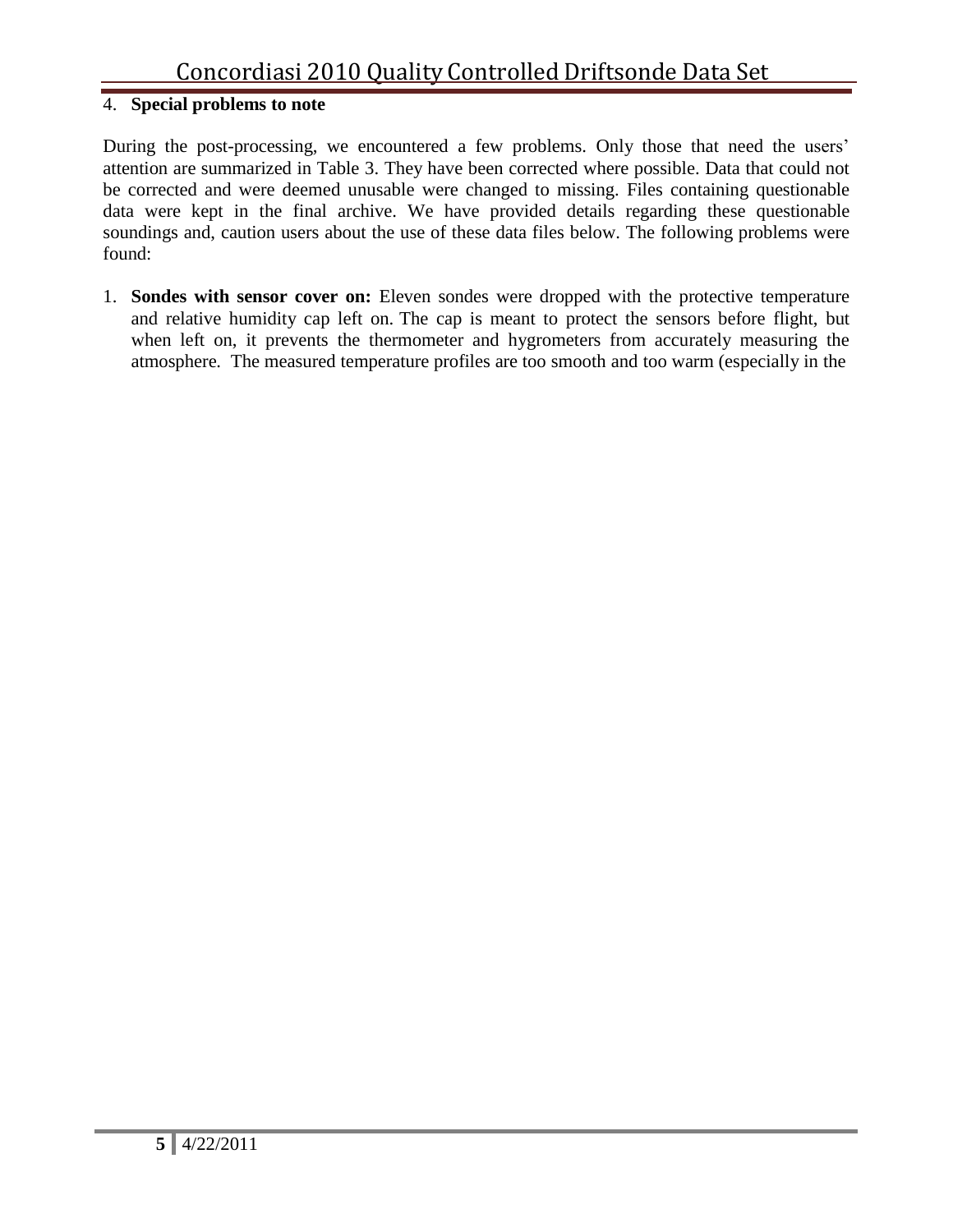upper troposphere and stratosphere), and the RH profiles are too drier (Fig. 3). For these files, temperature and relative humidity were set to missing, but pressure and GPS data remain.

- 2. **No GPS data:** There were two soundings with no GPS data, so there were no wind and position (lat, lon and GPS height) data in the final QCed files.
- 3. **Fast fall:** One sounding was classified as "fast fall", meaning it fell at twice the expected speed, likely due to failure of the parachute to properly deploy. Their wind data were not reliable and were changed to missing values.



**Fig. 2 (**Upper panel) Histogram of differences in geopotential altitude at the flight levels between that calculated from the hydrostatic equation integration upward and that derived from the measured GPS altitude. (Lower panel) Scatter plots of two geopotential altitudes at flight level.